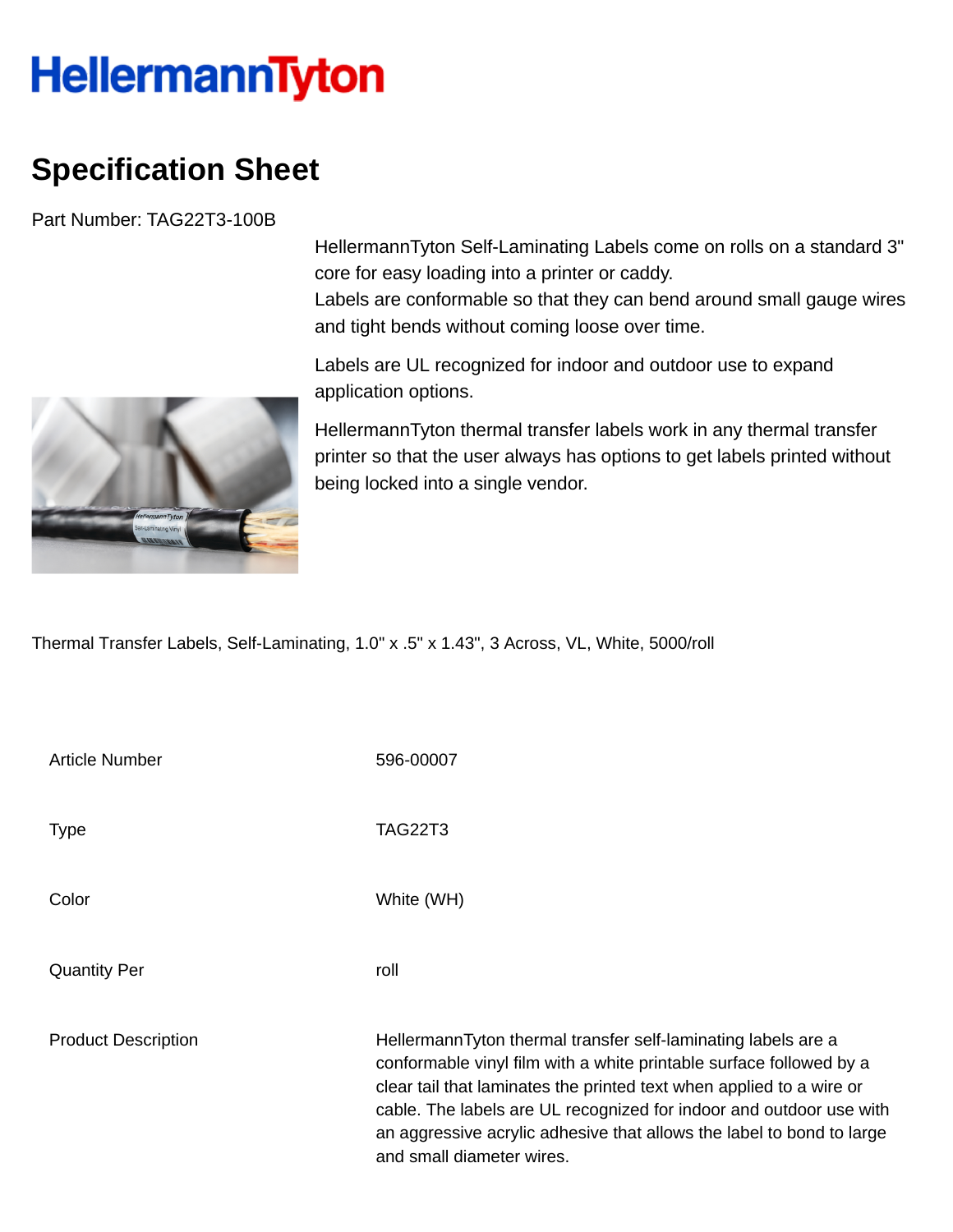| <b>Short Description</b>              | Thermal Transfer Labels, Self-Laminating, 1.0" x .5" x 1.43", 3<br>Across, VL, White, 5000/roll |
|---------------------------------------|-------------------------------------------------------------------------------------------------|
| <b>Global Part Name</b>               | TAG22T3-100B-WH                                                                                 |
|                                       |                                                                                                 |
| Width W (Imperial)                    | 1.0                                                                                             |
| Width W (Metric)                      | 25.4                                                                                            |
| <b>Bundle Diameter Min (Imperial)</b> | .06                                                                                             |
| <b>Bundle Diameter Min (Metric)</b>   | 1.50                                                                                            |
| <b>Bundle Diameter Max (Imperial)</b> | 0.29                                                                                            |
| <b>Bundle Diameter Max (Metric)</b>   | 7.37                                                                                            |
| Thickness T (Metric)                  | 25                                                                                              |
| Width of Liner (Metric)               | 85.09                                                                                           |
| Width of Liner (Imperial)             | 3.35                                                                                            |
|                                       |                                                                                                 |
|                                       |                                                                                                 |
| Material                              | Type 100B (100B)                                                                                |

Material Shortcut 100B

Adhesive **Adhesive** Acrylic